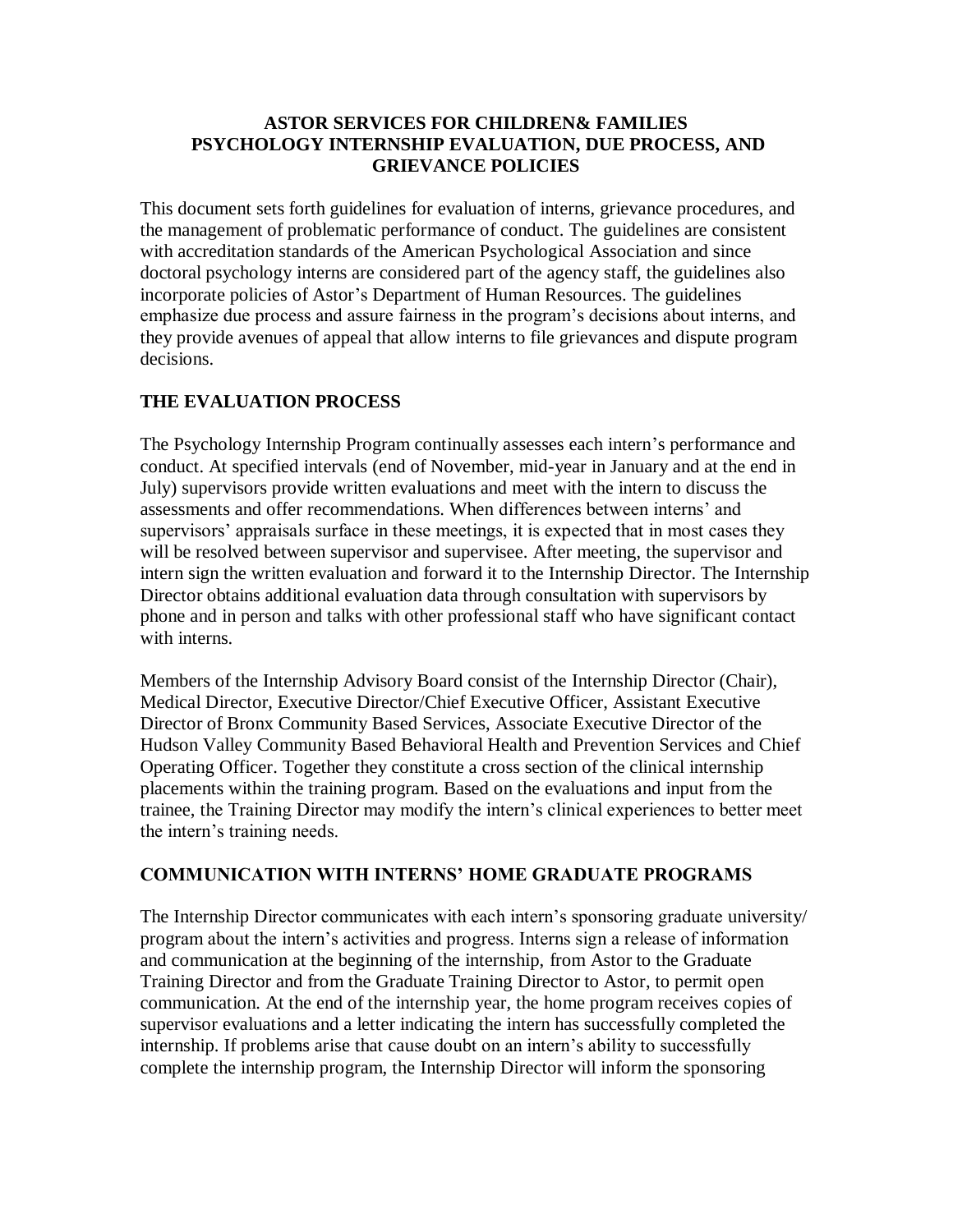graduate program. The home program will be encouraged to provide input to assist in resolving the problems.

## **DUE PROCESS IN EVALUATION AND REMEDIATION**

Astor's internship training program follows due process guidelines to ensure that decisions about interns are not arbitrary nor personally based. The program uses the same procedures to evaluate all interns, and it has appeal procedures that permit any intern to challenge program decisions. The due process guidelines include the following.

# **INTERN GRIEVANCE PROCEDURES**

# **General Comments:**

The following is an outline of the general schema proposed for the resolution of grievances that may arise within the internship. These guidelines or polices are to be followed as specified. Resolution will be considered an outcome deemed acceptable to the principals to the complaint. When resolution is reached, no further steps in the process will be taken and the matter will be considered closed. This policy assumes that any single principal to the grievance retains the right to carry the process forward by denial of resolution, and to appeal the decision up to the highest level, which is the Executive Director/Chief Executive Officer of Astor Services for Children & Families. Once an appeal reaches the Executive Director for final action or decision, the grievance process will be completed and no further appeals are possible. Additional guidance regarding due process may be accessed through the APPIC website at: [http://www.appic.org/problem\\_resolution/index.html.](http://www.appic.org/problem_resolution/index.html)

All concerns should first be brought directly to the intern's immediate supervisor at the program site in question for resolution. The Director of the APA-Accredited Internship should also be informed.

### **Grievance Committee for the Internship and Process Steps:**

If an intern encounters conflicting expectations between or within their two training sites, they should first discuss this with their immediate supervisors. If this does not resolve the issue, the intern and/or supervisor should bring the problem to the attention of the Director of the APA-Accredited Internship. This Director calls a meeting of all parties to work toward a settlement. If this does not resolve the issue, this Director then brings the issue to the attention of the Internship Advisory Board (consisting of the Medical Director, Executive Director/Chief Executive Officer, Assistant Executive Director of Bronx Community Based Services, Associate Executive Director of the Hudson Valley Community Based Behavioral Health and Prevention Services and Chief Operating Officer) and makes recommendations to them for a final resolution. The Executive Director/Chief Executive Officer shall have final authority over any grievance issue.

Also refer to the Astor Employee Handbook for Employee Grievance Procedure.